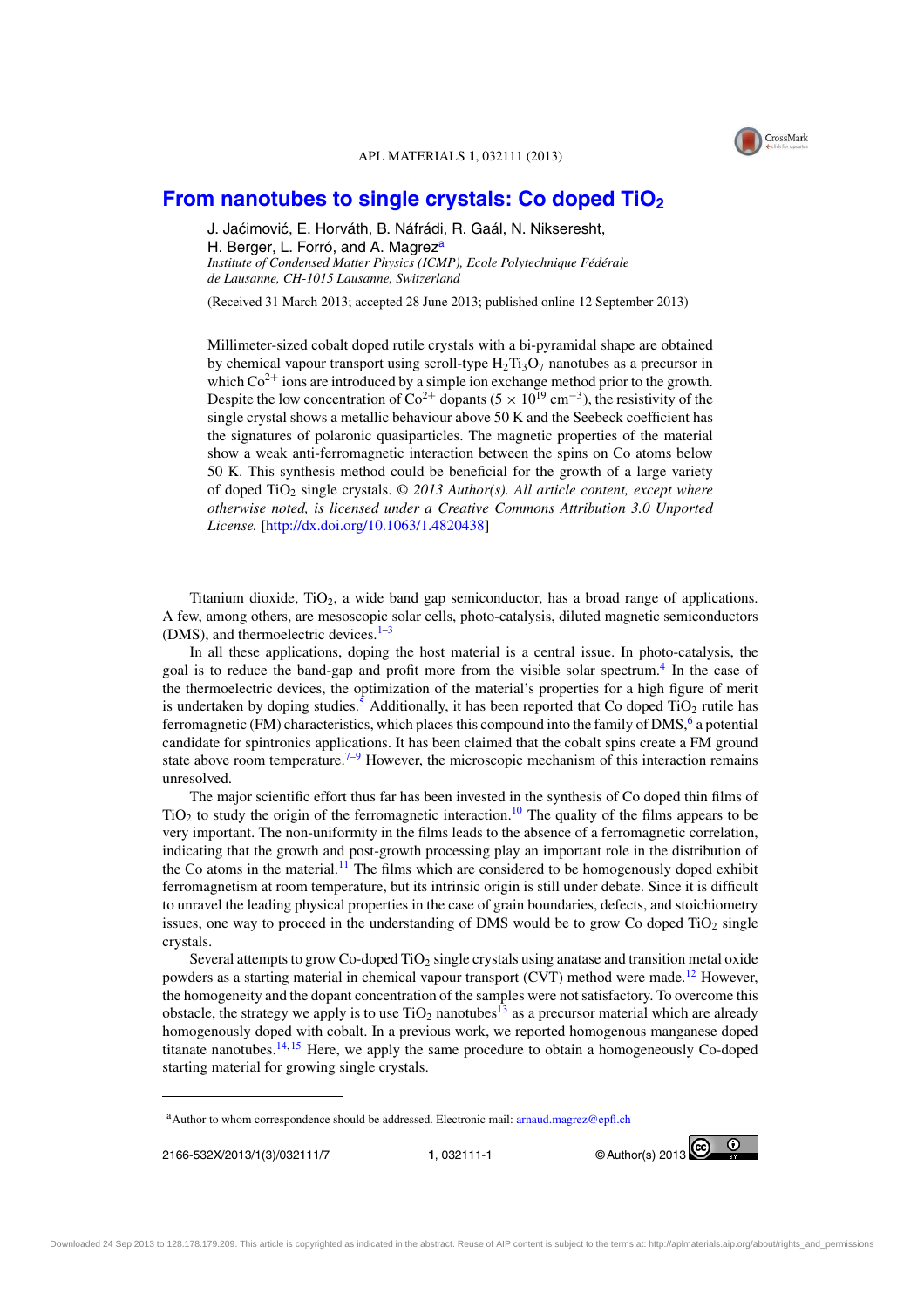

FIG. 1. (a) Photography of Co doped titanate nanotube powder starting material and a rutile TiO<sub>2</sub> single crystal. (b) TEM image of Co doped titanate nanotubes. (c) SEM micrograph of a Co doped rutile TiO<sub>2</sub> single crystal.

In this paper, we report on the chemical vapour transport assisted single crystal growth of cobalt doped rutile  $TiO<sub>2</sub>$  by using Co-doped titania nanotubes as a precursor. The detailed chemical analysis of the compound produced by this new method demonstrates the high quality of the starting material and of the single crystals as well. In addition to the composition and structure, we measured the temperature dependence of the resistivity and thermo-electric power and studied the magnetic properties by ESR and SQUID measurements. To our knowledge, this is the first report for growing doped TiO<sup>2</sup> single crystals employing ion-exchangeable titanate nanotubes as a precursor material. This approach may have a strategic importance for the study and understanding of the electronic properties of different polymorphs of doped  $TiO<sub>2</sub>$ .

Details of the synthesis and characterisation of the materials used in this study can be found in the supplementary material.<sup>16</sup>

Figures  $1(a)$  and  $1(c)$  show the photography and the SEM image of the obtained TiO<sub>2</sub> single crystals. The transmission electron microscopy image of cobalt doped titanate nanotubes can be seen in the micrographs of Figure 1(b). A characteristic tubular structure with ca. 10 nm outer- and 5 nm inner-diameter can be observed. The interlayer spacing is 5 Å which is close to the value reported in the literature.<sup>17</sup> X-ray diffraction (XRD) measurement confirms the phase purity of the nanotubes (Fig.  $2(a)$ ). No indication of a secondary phase, e.g., metallic cobalt or different cobalt oxides, has been seen within the limit of detection of the technique. It is expected that the  $Co^{2+}$  ions were adsorbed onto the surface as well as intercalated into the gallery spacing of the mesoporous material. During CVT, the single crystal nucleation started on the wall of the quartz ampoule. Hundreds of crystals were grown during 14 days, of which a dozen reached even the millimetre size. XRD measurement demonstrates that our single crystals appear in the rutile phase (Fig.  $2(a)$ ). It is interesting to note that although the temperature of the growth thermodynamically must have been in favour of the anatase phase, surprisingly here, only the rutile phase was obtained.<sup>18</sup> The growth was repeated several times to confirm the observation. The preference for the growth of the rutile phase might come from the fact that the NH4Cl transport agent transfers the Co much faster than the Ti-oxide. The Co-oxide creates a template on the cold end of the ampule, which favours the rutile structure. This difference in the transfer rate can explain the much lower concentration of Co in the crystal than in the starting titanate nanotubes (see below).

The concentration of the Co atoms in the precursor materials and in the crystals was determined by energy dispersive X-ray (EDX) and ESR. The concentration in the Co:NTs and Co:TNTs is 2.8% as it is given by EDX. In the crystals, this method is not sensitive enough to detect the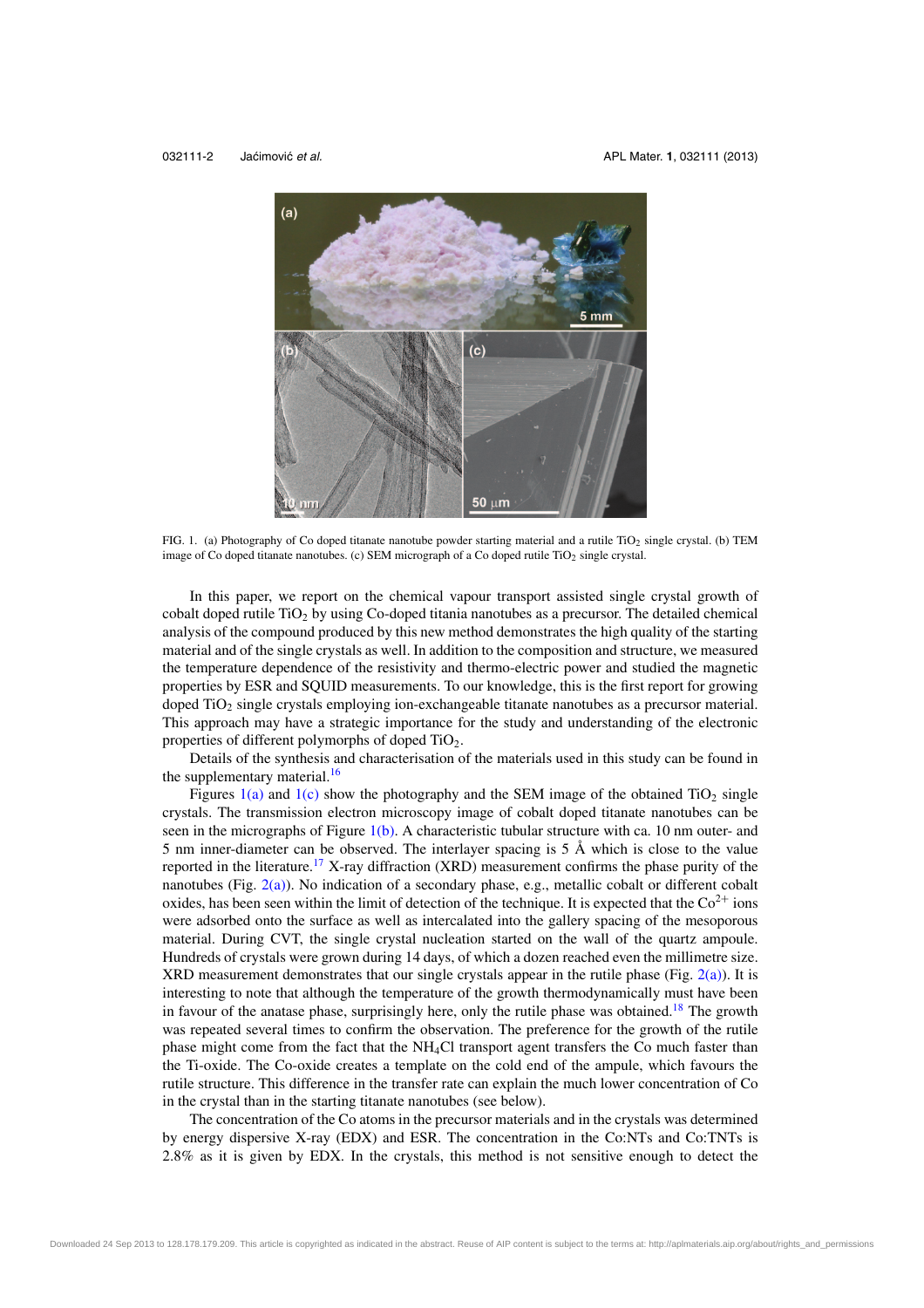

FIG. 2. (a) Powder XRD diffraction of Co doped titanate nanotubes (blue), Co doped titania (green), and the Co doped rutile TiO<sup>2</sup> single crystals (red) grown from the titania nanotubes. (b) ESR signal of Co doped titanate nanotubes (blue), Co doped titania (green), and the Co doped rutile TiO<sub>2</sub> single crystals (red) grown from the titania nanotubes. ESR spectra are normalized to match the amplitude and shifted vertically for clarity.

low concentration of the dopants, implying that the Co concentration present in the crystals was lower than 0.4%. Thus ESR was used which has much higher sensitivity for magnetic Co dopants (Fig. 2(b)).

The magnetic characterisations were made by field cooled (FC) and zero field cooled (ZFC) SQUID measurements at  $B = 2T$ . For the single crystals, the signal to noise ratio was low due to the low Co concentration and meaningful data could only be recorded in the 4–170 K temperature range (Fig. 3(c)). Similarly, magnetization measurements on 92 mg powdered Co:TNTs and on 33 mg Co:NTs were performed in the entire 3–300 K temperature range (Figs. 3(a) and 3(b), respectively). The room temperature magnetization of Co:TNT is in good agreement with the expectations of 2.8% concentration of octahedral 3d<sup>5</sup> S =  $5/2$  Co<sup>2+</sup> spins. However, the magnetization at room temperature is about 75% higher for Co:TNTs than in the case of the Co:NTs despite the fact that SEM-EDX found the same Co/Ti ratio. Thus, the reduction of magnetization is a consequence of change in the Co spin state from  $S = 5/2$  to  $S = 1$  during the Co:TNT to Co:NT transformation. During the heat treatment to form Co:NTs, the Co ions oxidize to  $3d<sup>4</sup>$  state Co<sup>3+</sup>. Moreover, due to the increase of the Co ion charge, the magnitude of the crystal field splitting also increases, thus a low-spin  $S = 1$  state forms. This reduction of the magnetic moment is seen by SOUID. The magnetization of the single crystal drops further by a factor of 17 relative to Co:NTs. This is due to the drop of Co concentration in good agreement with the EDX measurements. The temperature dependence of M at high temperatures is paramagnetic-like for both the  $Co:INTs$  and  $Co:NTs$  and for the  $Co:TiO<sub>2</sub>$ crystals. However, the magnetization deviates from the paramagnetic behaviour below  $T = 140$  K for the Co:TNTs and Co:NTs powders, and below  $T = 30$  K for the Co doped TiO<sub>2</sub> crystals. This is best seen in the M<sup>\*</sup>T versus T plots in the insets of Figs.  $3(a)-3(c)$ . The down turn in the magnetization is characteristic to short range antiferromagnetic fluctuations, however no magnetic ordering was found down to 3 K; the lowest temperatures in our experiments.

The magnetic characterisations were completed by room temperature ESR spectroscopy at 9.4 GHz. At room temperature, the ESR spectra of 38.4 mg Co:TNTs powder revealed a broad  $\Delta H$  $= 61$  mT line with  $g = 2.22$ , and a smaller intensity line with a resonance field approximately half of the main line (Figure  $2(b)$ , blue). This is characteristic to high Co concentrations in the titanate nanotubes where strong dipole-dipole interaction between the neighbouring  $Co<sup>2+</sup>$  ions broadens the ESR and produces the forbidden transition at half field relative to the paramagnetic position. Additionally, ESR revealed only a very weak, spin =  $1/2$  impurity signal at  $g = 2$  with  $\Delta H = 2$  mT attributed to 1 ppm paramagnetic defects. Conversely, for 7 mg Co:NTs powder, a single  $\Delta H = 5$ mT line with  $g = 2$  (Figure 2(b), green) was found. The anisotropic shape of the line indicates a weak axial g-factor distribution characteristic to paramagnetic defects. The Co signal was not found in agreement with SQUID, since the  $Co<sup>3+</sup>$  ions are ESR-silent.<sup>19</sup> ESR of 1.15 mg Co doped TiO<sub>2</sub>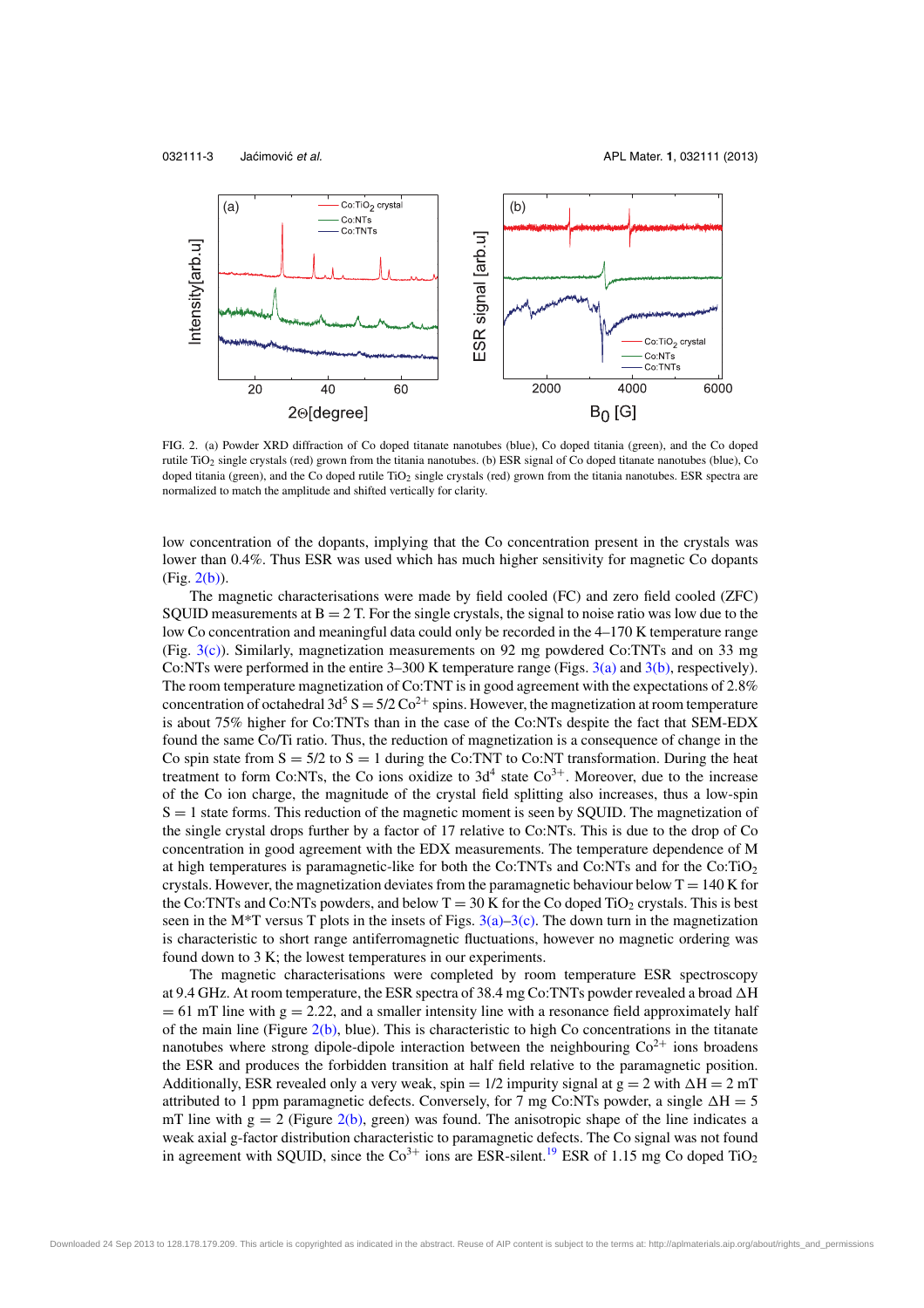

FIG. 3. Magnetization as a function of temperature of Co doped titanate nanotubes (a), Co doped titania (b), and the Co doped rutile TiO<sub>2</sub> single crystals (c). The insets give the M\*T versus temperature dependences for the three compounds. Line corresponds to a Brillouin function of  $S = 5/2$  paramagnetic spins at  $B = 2$  T in case of Co:TNTs. For Co:NTs and single crystals, a Brillouin function of  $S = 1$  paramagnetic spins at  $B = 2$  T is shown.

crystal is plotted in Figure  $2(b)$  in red. Two low-intensity narrow  $\Delta H = 1$  mT ESR resonances were detected. The low signal intensity reveals about 50 ppm spin concentration. The lines are split by 139 mT. This is characteristic for spin-1 species with  $g = 2.075$  and  $D = 2$  GHz axial single ion anisotropy. The absence of the Co ESR in the crystalline form indicates that the oxidation state of Co remained in the  $3+$  oxidation state (see Ref. 19).

The temperature dependence of the resistivity was measured in the 10–300 K range (Figure 4). One can distinguish two different temperature regimes: (i) an insulating phase between 10 and 50 K, and (ii) a metallic phase for temperatures above 50 K.

The low temperature resistivity can be analysed by the activated behaviour of the resistivity:

$$
\rho(T) = \rho_0 e^{\frac{\Delta}{k_B T}},\tag{1}
$$

where  $\rho_0$  contains the total carrier concentration participating in the charge transport and the carrier mobility,  $k_B$  is the Boltzman's constant, and  $\Delta$  is the activation energy for the charge transport. The slope of the  $log(\rho)$  *vs.* 1/T at (see inset to Fig. 4) yields  $\Delta$  of 12 meV (140 K). Since it is well known that rutile has an intrinsic band gap of 3 eV,<sup>20</sup> such a low  $\Delta$  must reflect the existence of an impurity level within the band gap. The negative Seebeck coefficient (see Figure 5) indicates that it is a low lying donor level situated 12 meV below the conduction band minimum.

For temperatures above 50 K, a few observations should be emphasized: (i) the metal-like temperature dependence of the resistivity characterized by  $d\rho/dT > 0$ ; (ii) the high absolute value of  $\rho \approx 5 \Omega \text{ cm}$  – much above the Ioffe Regel limit for metallic conduction; (iii) and the saturation of the resistivity ( $d\rho/dT \rightarrow 0$ ) for temperatures above 200 K. These characteristics point to a non-standard charge transport mechanism.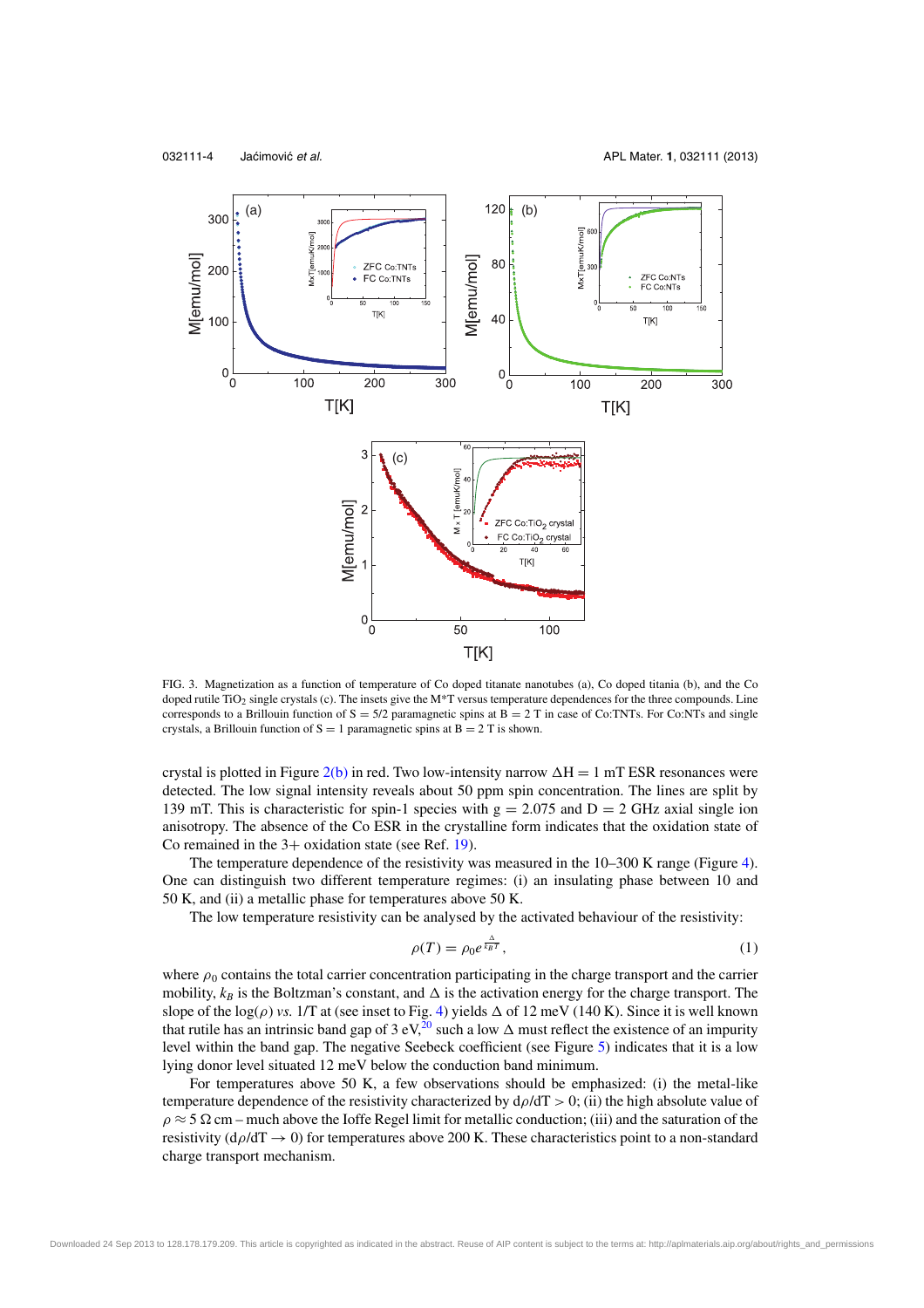

FIG. 4. Resistivity as a function of temperature for Co doped rutile TiO<sub>2</sub>. The inset shows the Arrhenius plot of the resistivity.



FIG. 5. Thermo-electric power of cobalt doped rutile TiO<sub>2</sub> measured as a function of temperature. The inset shows S vs 1/T plot to emphasize the low temperature part.

The donor level might have two origins. In the case of Co doping, replacing  $Ti^{4+}$  with  $Co^{3+}$ corresponds to adding an electron to the lattice. Oxygen vacancies also donate electrons, which could be thermally activated into the conduction band (CB). One cannot deconvolute the contribution of each of them. Above 50 K their number is high enough in the CB and they give the metallic-like temperature dependence of the resistivity. We have to emphasize that up to our knowledge this is the first doped rutile for which the resistivity has a positive slope. Various doping schemes in the past could reduce the resistivity of rutile considerably, but never showed a metallic resistivity. Its saturation at higher temperature is also a new phenomenon, not yet observed in doped TiO<sub>2</sub> (including the anatase phase). Could it come from elastic scattering centres? The dopant sites represent charged scattering centres and they can act as traps for electrons.<sup>21</sup> Since their concentration is low (of the order of 5.4  $\times$  10<sup>19</sup> cm<sup>-3</sup>),<sup>22</sup> they could not be alone at the origin of the high absolute value of the resistivity and of its tendency for saturation. We suggest that this unusual temperature dependence is coming from the scattering of polaronic quasiparticles by optical phonons. In the anatase phase of TiO2, the existence of polarons has been demonstrated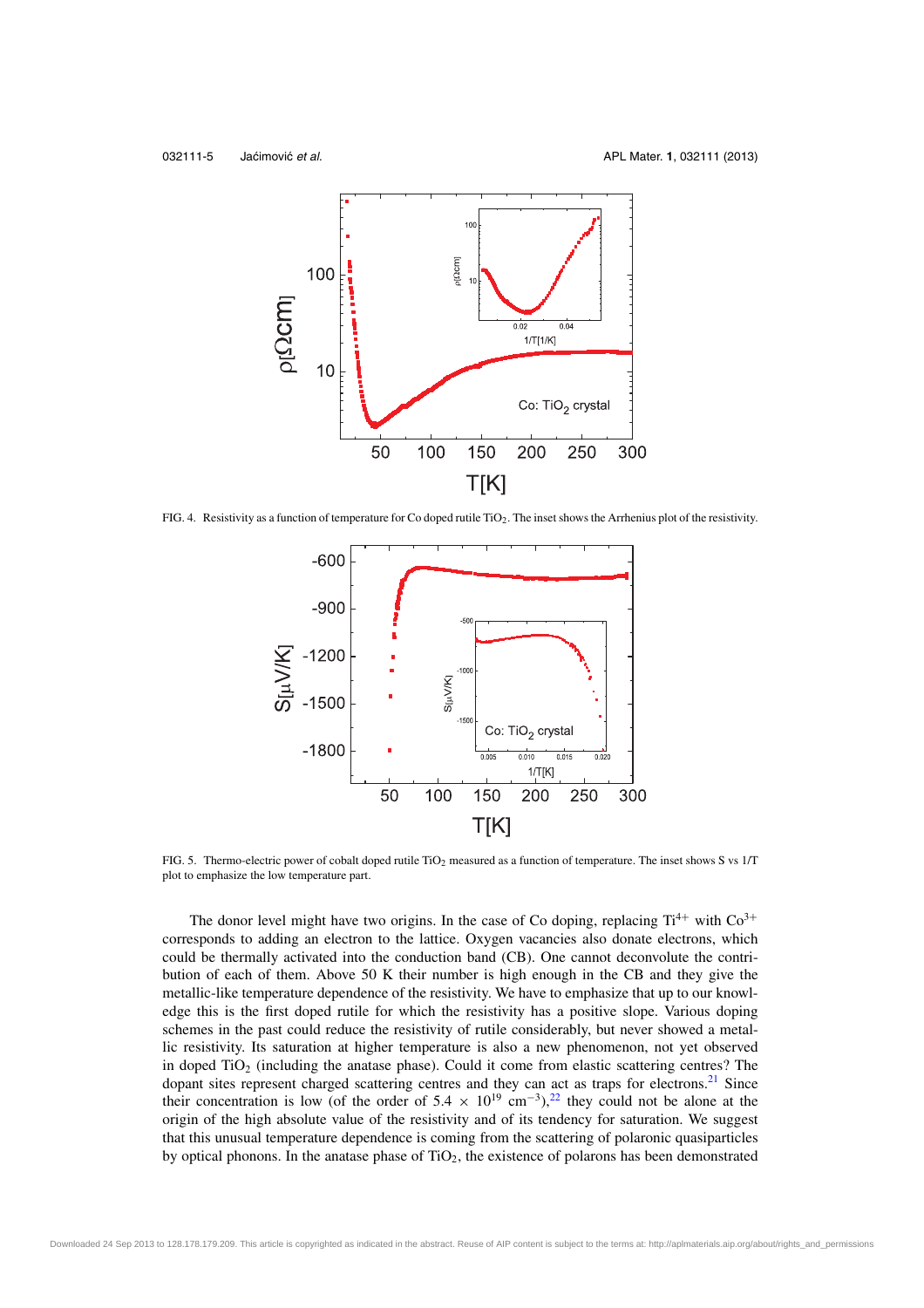recently.23, <sup>24</sup> It is reasonable to suppose that in the rutile phase the polaronic interactions are strongly present.<sup>25, 26</sup> However, the contribution to the resistivity of the scattering of large polarons on optical phonons has not yet been elaborated upon in theory. This will be the subject of future studies.

The polaronic nature of the charge carriers is best illustrated by thermo-electric power measurements, which give the Seebeck coefficient (S). We measured its temperature dependence in the 30–300 K range. The results are presented in Figure 5. The rather high value of S, around 700  $\mu$ V/K, and the weak temperature dependence for  $T > 100$  K corroborate with the non-standard resistivity behaviour. For a metal, S would depend linearly on temperature, whereby it would go as 1/T for a semiconductor. In our interpretation, the high value and the weak temperature dependence are the signature of polaronic charge carriers, as it was elaborated in details by Emin.<sup>27</sup> In a nut-shell, the high value is coming from the lattice softening due to the strong electron-phonon interaction, which increases the vibrational entropy and contributes in the increase of S. Additionally, Seebeck coefficient depends on the mechanism of the charge transport, i.e., on the way the deformation energy is carried in temperature. Below 50 K the freezing out of the electrons necessary for the large polaron formation switches the temperature dependence of S to conventional semiconducting behaviour (see inset to Figure 5).

We have successfully grown millimeter-sized crystals of Co doped rutile by chemical vapour transport using scroll-type Co doped  $TiO<sub>2</sub>$  nanotubes as a precursor obtained by decomposition of  $Co<sub>x</sub>H<sub>2-x</sub>Ti<sub>3</sub>O<sub>7</sub>$  nanotubes. It opens the possibilities to study the fundamental questions of polaron formation and transport in polar media. From the point of view of applications, the large Seebeck coefficient is promising for a design of thermoelectric devices. For having a large power factor, one has to work on lowering the electrical resistivity of the Co doped rutile.

This work has been supported by the NCCR MaNEP of the Swiss National Science Foundation. We acknowledge financial support from Swiss Contribution (SH/7/2/20).

- <sup>1</sup> E. Horvath, P. R. Ribic, F. Hashemi, L. Forro, and A. Magrez, J. Mater. Chem. **22**(18), 8778–8784 (2012).
- 2 J. Jacimovic, R. Gaal, A. Magrez, J. Piatek, L. Forro, S. Nakao, Y. Hirose, and T. Hasegawa, Appl. Phys. Lett. **102**(1), 013901–13901 (2013).
- <sup>3</sup> N. Tetreault, E. Horvath, T. Moehl, J. Brillet, R. Smajda, S. Bungener, N. Cai, P. Wang, S. M. Zakeeruddin, L. Forro, A. Magrez, and M. Gratzel, ACS Nano **4**(12), 7644–7650 (2010).
- <sup>4</sup> M. Hodos, E. Horvath, H. Haspel, A. Kukovecz, Z. Konya, and I. Kiricsi, Chem. Phys. Lett. **399**(4–6), 512–515 (2004).
- <sup>5</sup> L. R. Sheppard, T. Bak, and J. Nowotny, J. Phys. Chem. C **112**(2), 611–617 (2008).
- <sup>6</sup> Y. Matsumoto, M. Murakami, T. Shono, T. Hasegawa, T. Fukumura, M. Kawasaki, P. Ahmet, T. Chikyow, S. Koshihara, and H. Koinuma, Science **291**(5505), 854–856 (2001).
- 7 J. M. D. Coey, Curr. Opin. Solid State Mater. Sci. **10**(2), 83–92 (2006).
- <sup>8</sup>R. Janisch, P. Gopal, and N. A. Spaldin, J. Phys. Condens. Matter **17**(27), R657–R689 (2005).
- <sup>9</sup> T. Fukumura, Y. Yamada, H. Toyosaki, T. Hasegawa, H. Koinuma, and M. Kawasaki, Appl. Surf. Sci. **223**(1–3), 62–67 (2004).
- <sup>10</sup> M. Murakami, Y. Matsumoto, T. Hasegawa, P. Ahmet, K. Nakajima, T. Chikyow, H. Ofuchi, I. Nakai, and H. Koinuma, J. Appl. Phys. **95**(10), 5330–5333 (2004).
- <sup>11</sup> J. Y. Kim, J. H. Park, B. G. Park, H. J. Noh, S. J. Oh, J. S. Yang, D. H. Kim, S. D. Bu, T. W. Noh, H. J. Lin, H. H. Hsieh, and C. T. Chen, Phys. Rev. Lett. **90**(1), 017401 (2003).
- <sup>12</sup> P. Triggs, H. Berger, C. A. Georg, and F. Levy, Mater. Res. Bull. **18**(6), 677–681 (1983).
- <sup>13</sup> A. Kukovecz, N. Hodos, E. Horvath, G. Radnoczi, Z. Konya, and I. Kiricsi, J. Phys. Chem. B **109**(38), 17781–17783 (2005).
- <sup>14</sup> P. Szirmai, E. Horvath, B. Nafradi, Z. Mickovic, R. Smajda, D. M. Djokic, K. Schenk, L. Forro, and A. Magrez, J. Phys. Chem. C **117**(1), 697–702 (2013).
- <sup>15</sup> E. Horvath, A. Kukovecz, Z. Konya, and I. Kiricsi, Chem. Mater. **19**(4), 927–931 (2007).
- <sup>16</sup> See supplementary material at http://dx.doi.org/10.1063/1.4820438 for a description of the materials synthesis and characterisation.
- <sup>17</sup> Q. Chen, G. H. Du, S. Zhang, and L. M. Peng, Acta Crystallogr., Sect. B: Struct. Crystallogr. Cryst. Chem. **58**, 587–593 (2002).
- <sup>18</sup> H. Berger, H. Tang, and F. Levy, J. Cryst. Growth **130**(1–2), 108–112 (1993).
- <sup>19</sup>C. Montes, M. E. Davis, B. Murray, and M. Narayana, J. Phys. Chem **94**(16), 6425–6430 (1990).
- <sup>20</sup> D. C. Cronemeyer, Phys. Rev. **87**(5), 876–886 (1952).
- <sup>21</sup>R. R. Heikes and W. D. Johnston, J. Chem. Phys. **26**(3), 582–587 (1957).
- <sup>22</sup> Assuming that only Co cations were doping the system, the carrier concentration can be estimated as  $5.4 \times 1019$  cm<sup>-3</sup> from the ESR intensity.
- <sup>23</sup> J. Jacimovic, C. Vaju, A. Magrez, H. Berger, L. Forro, R. Gaal, V. Cerovski, and R. Zikic, EPL **99**(5), 57005 (2012).